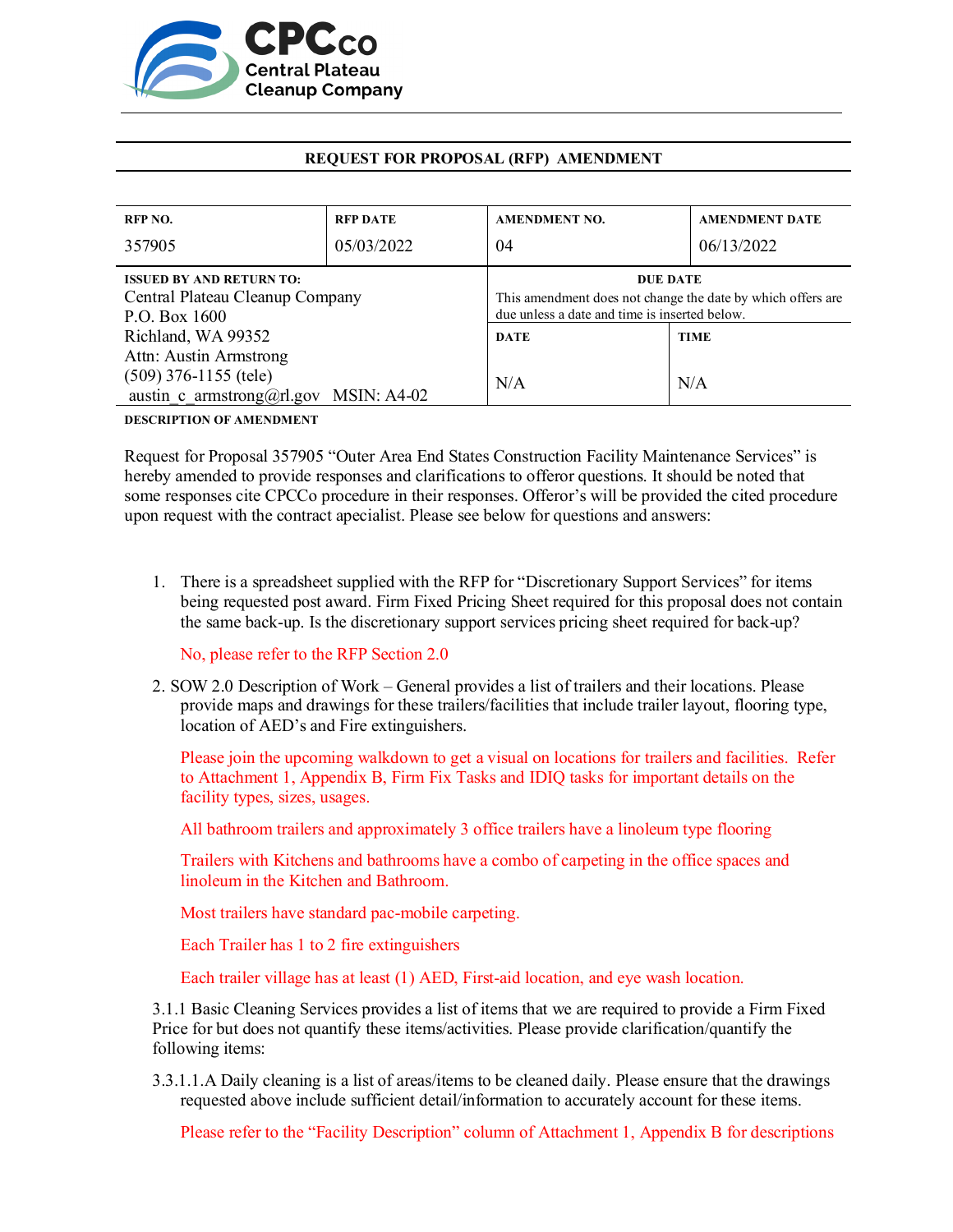of each location.

Assume each office or craft trailer has at minimum  $1 - 2$  refrigerators and  $1 - 2$  microwaves in a "kitchenette" setup. If a Kitchen is noted, then the kitchen likely has a stove and counters.

Assume each office trailer has  $5 - 10$  garbage cans.

Assume each office trailer has 8 – 12 windows.

Assume each office trailer has  $2 - 4$  entrances with stairs and landings.

4.There are several items requiring restocking/refilling such as paper towel, soap, and toilet paper dispensers. Please ensure that the requested drawings include sufficient detail to accurately procure and provide these items.

The project has completed a walkdown and has ensured that all facilities have the required dispensers in good working order. However, if such items are required for purchase the standard styles are noted below:

Paper Towel Dispensers – Center Pull, Brand: Georgia-Pacific Model#: 58201

Soap Dispenser – FMX-12 Gojo Brand, MFR Model#: 5150-06

Toilet Dispensers – Horizontal Double Roll, Plastic, Jumbo Core – similar to this style:



5.Are there any CPCCo procedures that govern the 3.1.1.A Daily cleaning activities? If so, please provide them.

Daily cleaning activities are to keep the buildings in sanitary and working order driven by OSHA requirements and reliant on the skills of the janitorial craft.

6.What specific training and medical clearances are required for restroom cleaning of bodily fluid and waste?

Specific training for handling bio-hazards will be provided at the time off contract kick-off.

- 7.Is there a procedure for cleaning of biological waste in the restrooms, I.e., Bodily fluid and waste? If so, can you provide the applicable sections of this procedure?
- 8.How many entrance Mats does the project have and what are their sizes?

There are mats at each entrance of the buildings

9.Since entrance Mats are to be cleaned weekly based on the manufacturer's instructions, please provide the manufacturer of these mats as well as a copy of the manufacturer's instructions.

Mats are to be shaken outside to and vacuumed

10.Please provide a facility map/s showing the exterior trash and ash receptacles. Including the size of trash receptacles and model of ash receptacles.

These items will be pointed out on the walkdown. Assume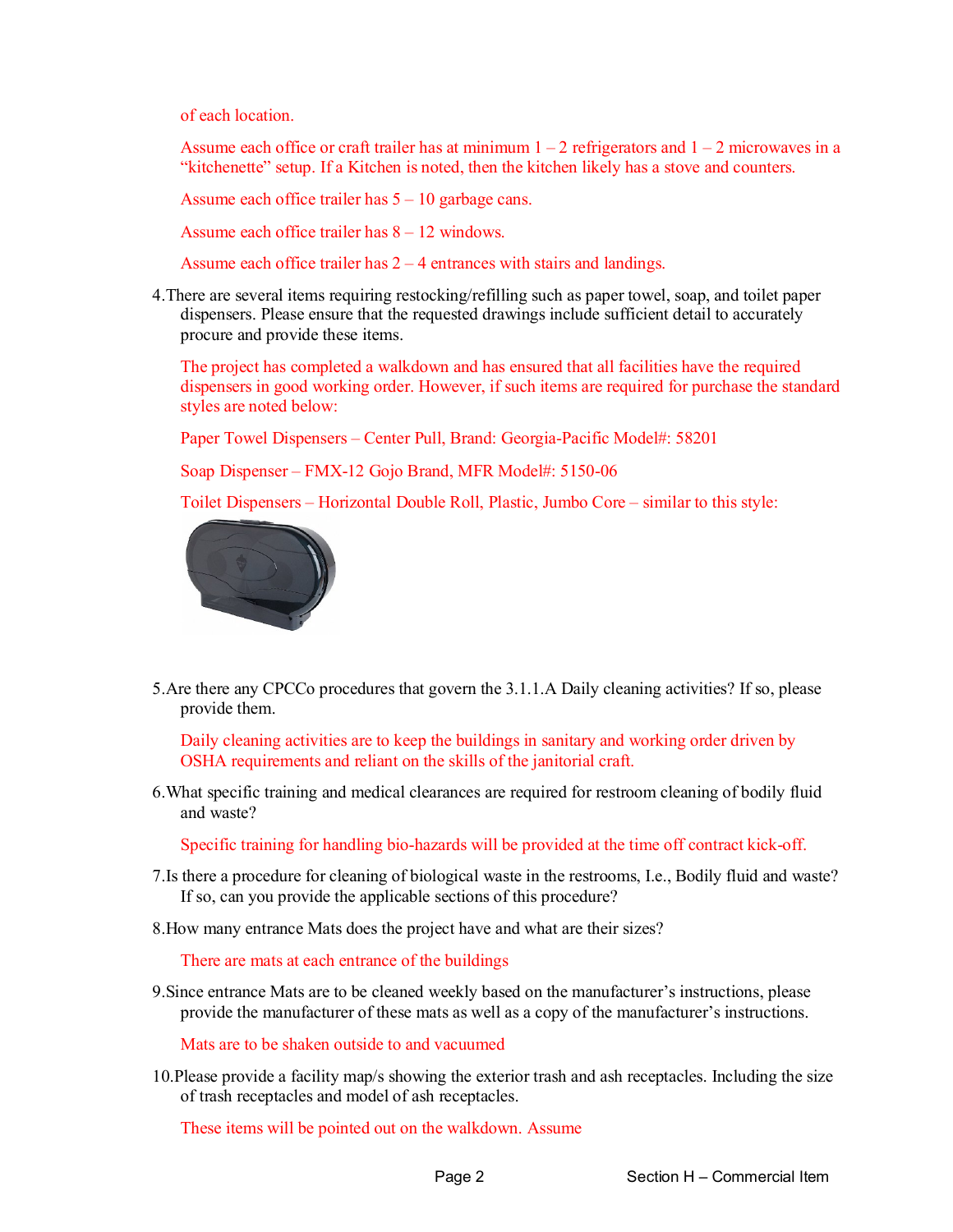11.Please provide drawings showing the windows and detailing what the window covering is (Miniblinds, curtains, etc.) that are to be cleaned monthly.

Assume most if not all office trailer windows have mini blinds.

12.Please provide drawings showing the Buyer-Provided recycling containers. Please ensure that the drawings detail the type of recyclable material for each container and size of each container.

Cardboard recycling is the only current recycling program running in the 300 Area.

- 13.Please provide drawings that accurately show/detail the Quarterly cleaning items such as windows, refrigerators, and exterior hard surfaces (sidewalks and walkways). Please ensure that the elevation drawings are included to accurately account for the high surface areas above 70".
- 14.In the past the Quarterly cleaning items have been requested to be performed on off shift premium time days (Fridays and Saturdays). Please clarify if these activities are to be performed on off shift days and if the facility will be vacant for these activities.

All activities will be performed on straight time, additional coordination with asking occupants to leave their workspace temporarily may be required.

- 3.1.2 Emergency or Special Event Cleaning
- 15. For clarification Emergency or Special Event Cleaning pricing is not included with the proposal at this time and can only be requested via a Firm Fixed Price Release request issued by the contracting officer. If this in incorrect, please clarify.

Special event cleaning outside of standard work, ie: Covid Response Cleaning, will be addressed in a separate Task Order.

- 3.1.3 Basic Cleaning Requirements
	- 16. SOW section 3.1.3 Basic cleaning requirements is not referenced on the provided pricing sheets. Are the Basic cleaning requirements to be included in the Firm Fixed Pricing Category for SOW 3.1.1 Basic Cleaning Services?
	- 17. Is there a CPCCo procedure for trash removal requirements? If so, please provide the applicable section of said procedure.

The facilities on the Hanford project are to be maintained in sanitary and good working order. This includes removing trash daily from each facility and ensuring that items are not left that may attract pests.

18. Please provide a drawing identifying the size, type and locations of the Solid Waste Accumulation holding areas identified in SOW 3.1.3.A.i

These will be pointed out in the walkdown.

19. Does the project have satellite accumulation areas for the universal wastes mentioned in SOW section 3.1.3.A.ii?

All project Universal Waste is to be delivered to the Shift Office, the shift office is moving to a new location and can be found at MO-987

20. SOW section 3.1.3.A.ii simply mentions that the contractor is to notify the buyer of any universal wastes. Is the contractor expected to perform any handling or disposal of universal wastes? If so, please clarify/quantify and provide any applicable procedure/s.

Please refer to procedure CPCC-PRO-OP-52525 Universal Waste/Recycle Material Handling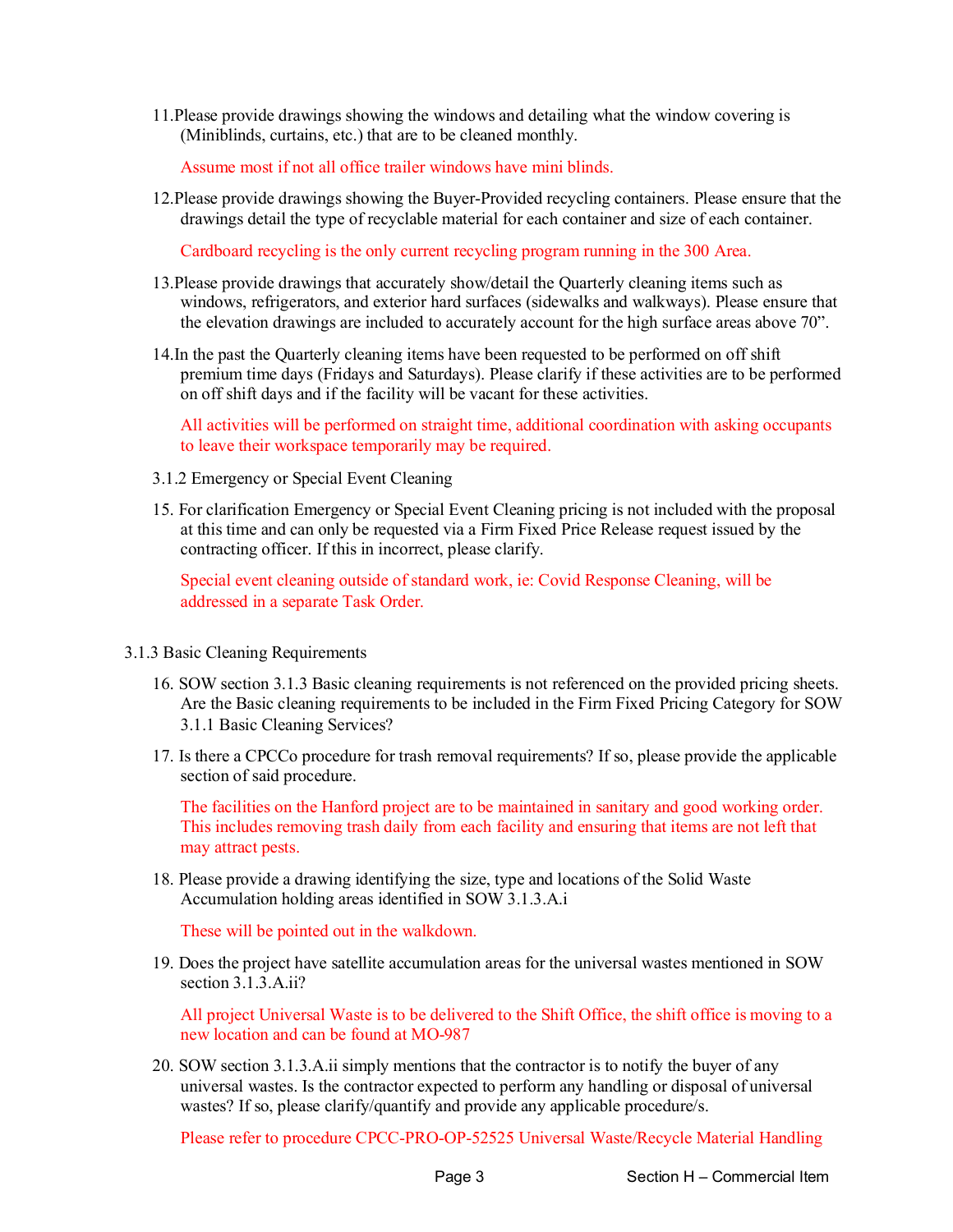## and Packaging.

- 3.3.1 Heating Ventilation and Air Conditioning (HVAC) Preventative maintenance
	- 21. 3.3.1 states that the contractor shall perform semi-annual PMs on HVAC equipment in designated facilities. Please provide an equipment list of the HVAC units to PM. Please include size, type, and model numbers for the HVAC units as well as a facility map that accurately corresponds to these units.

Please refer to Attachment 1, Appendix B for types of units.

22. Please provide any applicable procedures and work control documents associated with the semiannual HVAC PMs.

A PM package is provided semi-Annually.

The expectation is that a Licensed HVAC technician completes these PMs Semi-Annually. All applicable Hanford safety requirements apply.

*The following items are required Semi-Annually, this list may not be all inclusive:*

Check vent system

Monitor System operations per manufacturer

Verify proper settings and functionality of the thermostat

Measure Temp and rise or adjust as necessary

Listen for indication of worn belts, bearings or other parts

Visually inspect all accessible components

Visually Check Electrical Connections and all visible wiring

Monitor air conditioning and heat pump system for correct refrigerant charge

Replace/Clean Filters

Record Filter Cleaning/Replacement and filter size on the data sheet

Fill out all required documents and reports

Post Maintenance:

Check proper HVAC operation

Check Inlet and Outlet Temperatures

Record Amperages for components listed on data sheets

Check supplemental heat

Check defrost timer and defrost controls for proper operation (Fall ONLY)

Evaluate refrigerant cycle and pressure

If problems are suspected, check unit temperature and pressures.

Check and adjust thermostat settings, as required

Add or Remove Refrigerant, as needed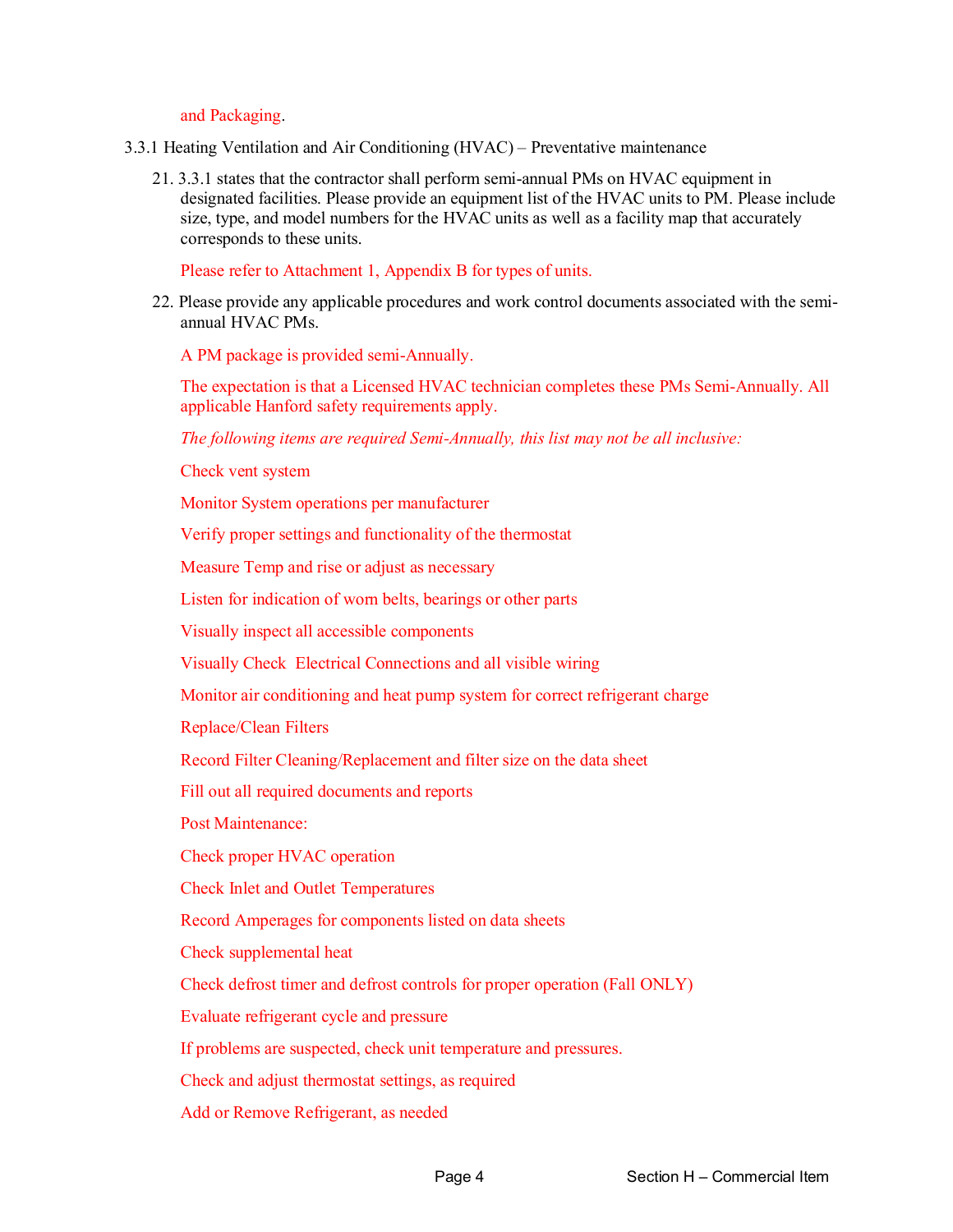23. Are the inspection reports for the HVAC units to be on the contractor's forms or is there a facility form? If there is a specific form, please provide.

All findings shall be recorded on data sheets from the provided PM Work Package and all comments are required to be submitted on the work record. Additionally, all required repairs are to be documented and provided to the Maintenance Management.

## 3.3.3 Teamster Support

24. At the end of the walk down it was mentioned that the project expectation for Teamster support is that 2 teamsters will be needed for the pickup and transportation of materials. Can you confirm this?

Due to the criticality and needs of the project,  $(2)$  teamsters, at least  $(1)$  who is authorized through the DOT program is a project need. Teamsters are in charge of moving material for the project procurement department, as well as supporting moves, construction work, and more. Teamsters may also require the support of laborers from time to time to complete a job.

- 3.3.4 Other Facility Services
	- 25. Please provide the applicable procedures for the Monthly and Annual AED, eyewash, and fire extinguisher inspections.

Monthly and annual AED: Procedure #: CPCC-PRO-MN-40470, Rev 0-1

Eye Wash: Procedure #: CPCC-PRO-SH-40464

Fire Extinguishers: Procedure #: CPCC-PRO-FP-54129, Rev 0-1

- 26. Is there any expectation for onsite administrative support for the contractor, such as Project management, submittals, procurement, and training coordination? It would be up to the bidders discretion, approximately 3 office spaces will be available for use. The expectation is the subcontractor provide effective administration to ensure work keeps running smoothly.
- 27. What are the project expectations for providing a Field Work Supervisor? Will this be a position that participates in field work or is the expectation that the FWS will be full time on coordination and/or client support? The fieldwork supervisor is expected to perform as oversite and have experience supervising multiple union crafts at the same time, additionally, the FWS is expected to be qualified as a CPCCo qualified FWS within 3 - 6 months of contract kick-off if they are not already qualified. The FWS is primarily a supervisor role, with occasional needs to assist. However, offeror is to have proper personnel to complete all tasks without enlisting the FWS's help.

28. What is the project expectation for providing Field Safety Representatives during the base scope of work?

The project expects the Field Safety Representative to perform safety duties full-time, as safety walkdowns, safety oversite, remain involved in project safety goals and meetings, reporting, engaging with project safety representatives, while complying to all OSHA, Hanford, and Project Safety requirements.

29. Will there be any need for Teamsters to operate GFE equipment or vehicles? If the teamsters require to be on the HMIS approved list for this, will there be any advantage to having pre